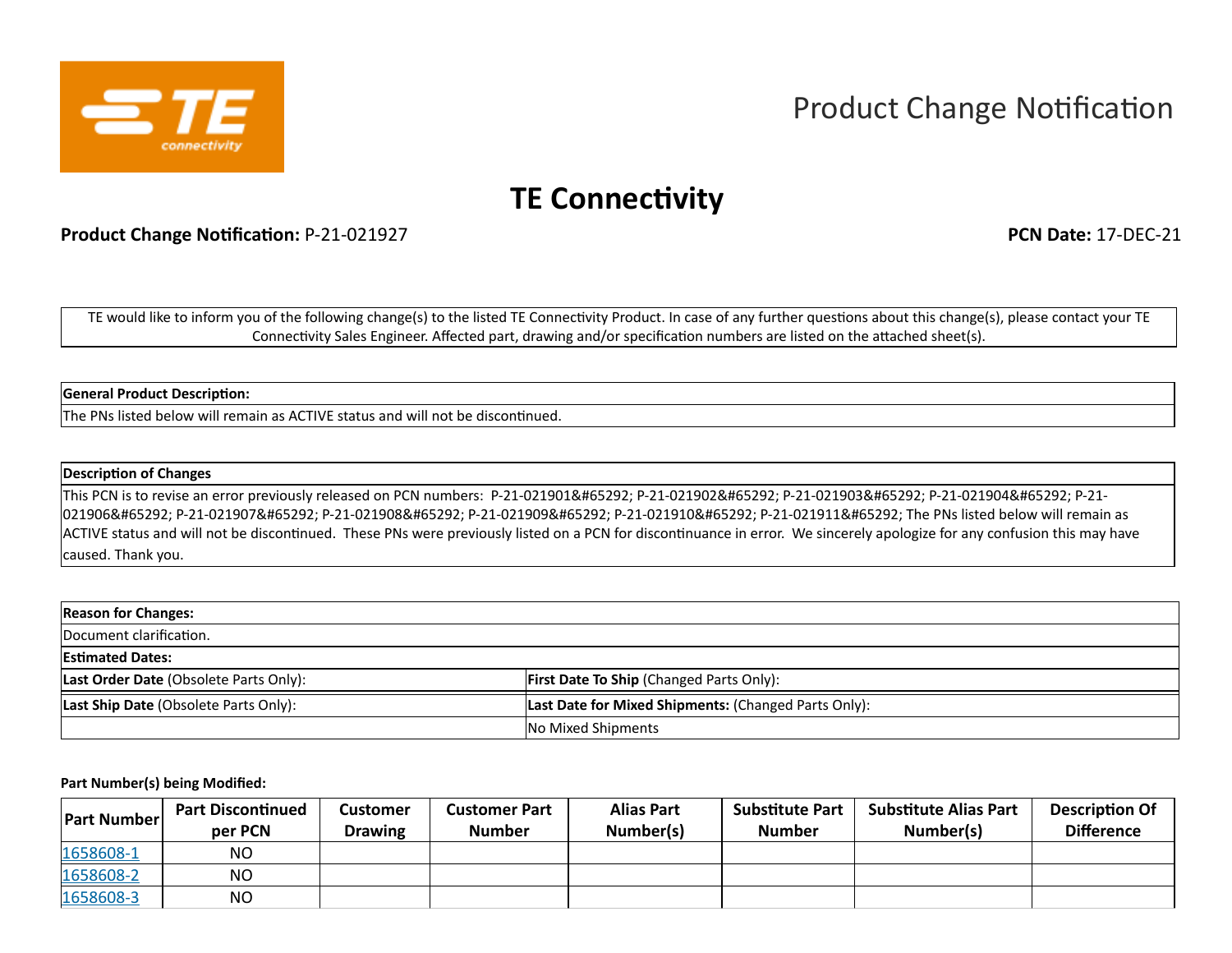| <b>Part Number</b> | <b>Part Discontinued</b><br>per PCN | <b>Customer</b><br><b>Drawing</b> | <b>Customer Part</b><br><b>Number</b> | <b>Alias Part</b><br>Number(s) | <b>Substitute Part</b><br><b>Number</b> | <b>Substitute Alias Part</b><br>Number(s) | <b>Description Of</b><br><b>Difference</b> |
|--------------------|-------------------------------------|-----------------------------------|---------------------------------------|--------------------------------|-----------------------------------------|-------------------------------------------|--------------------------------------------|
| 1658608-4          | <b>NO</b>                           |                                   |                                       |                                |                                         |                                           |                                            |
| 1658610-1          | <b>NO</b>                           |                                   |                                       |                                |                                         |                                           |                                            |
| 1658610-2          | <b>NO</b>                           |                                   |                                       |                                |                                         |                                           |                                            |
| 1658610-3          | <b>NO</b>                           |                                   |                                       |                                |                                         |                                           |                                            |
| 1658610-4          | <b>NO</b>                           |                                   |                                       |                                |                                         |                                           |                                            |
| 5745171-1          | <b>NO</b>                           |                                   |                                       |                                |                                         |                                           |                                            |
| 5745171-2          | <b>NO</b>                           |                                   |                                       |                                |                                         |                                           |                                            |
| 5745171-5          | <b>NO</b>                           |                                   |                                       |                                |                                         |                                           |                                            |
| 5745172-1          | <b>NO</b>                           |                                   |                                       |                                |                                         |                                           |                                            |
| 5745172-2          | <b>NO</b>                           |                                   |                                       |                                |                                         |                                           |                                            |
| 5745172-3          | <b>NO</b>                           |                                   |                                       |                                |                                         |                                           |                                            |
| 5745173-1          | <b>NO</b>                           |                                   |                                       | "4-27025-1041"                 |                                         |                                           |                                            |
| 5745173-2          | <b>NO</b>                           |                                   |                                       |                                |                                         |                                           |                                            |
| 5745173-3          | <b>NO</b>                           |                                   |                                       |                                |                                         |                                           |                                            |
| 5745173-4          | <b>NO</b>                           |                                   |                                       | "4-36001-0619"                 |                                         |                                           |                                            |
| 5745173-5          | <b>NO</b>                           |                                   |                                       | "4-27046-0405"                 |                                         |                                           |                                            |
| 5745174-1          | <b>NO</b>                           |                                   |                                       |                                |                                         |                                           |                                            |
| 5745174-2          | <b>NO</b>                           |                                   |                                       | "1SNA210474T0100"              |                                         |                                           |                                            |
| 5745174-3          | <b>NO</b>                           |                                   |                                       |                                |                                         |                                           |                                            |
| 5745174-4          | <b>NO</b>                           |                                   |                                       |                                |                                         |                                           |                                            |
| 5745174-5          | <b>NO</b>                           |                                   |                                       |                                |                                         |                                           |                                            |
| 5745175-1          | <b>NO</b>                           |                                   |                                       |                                |                                         |                                           |                                            |
| 5745175-2          | <b>NO</b>                           |                                   |                                       |                                |                                         |                                           |                                            |
| 5745175-3          | <b>NO</b>                           |                                   |                                       |                                |                                         |                                           |                                            |
| 5745175-4          | <b>NO</b>                           |                                   |                                       |                                |                                         |                                           |                                            |
| 5745175-5          | <b>NO</b>                           |                                   |                                       |                                |                                         |                                           |                                            |
| 5745175-6          | <b>NO</b>                           |                                   |                                       |                                |                                         |                                           |                                            |
| 5747971-3          | <b>NO</b>                           |                                   |                                       |                                |                                         |                                           |                                            |
| 5748676-1          | <b>NO</b>                           |                                   |                                       |                                |                                         |                                           |                                            |
| 5748676-2          | <b>NO</b>                           |                                   |                                       |                                |                                         |                                           |                                            |
| 5748676-3          | <b>NO</b>                           |                                   |                                       |                                |                                         |                                           |                                            |
| 5748676-4          | <b>NO</b>                           |                                   |                                       |                                |                                         |                                           |                                            |
| 5748676-5          | <b>NO</b>                           |                                   |                                       |                                |                                         |                                           |                                            |
| 5748677-1          | <b>NO</b>                           |                                   |                                       |                                |                                         |                                           |                                            |
| 5748677-2          | <b>NO</b>                           |                                   |                                       |                                |                                         |                                           |                                            |
| 5748677-3          | <b>NO</b>                           |                                   |                                       | "1SNA210473T0000"              |                                         |                                           |                                            |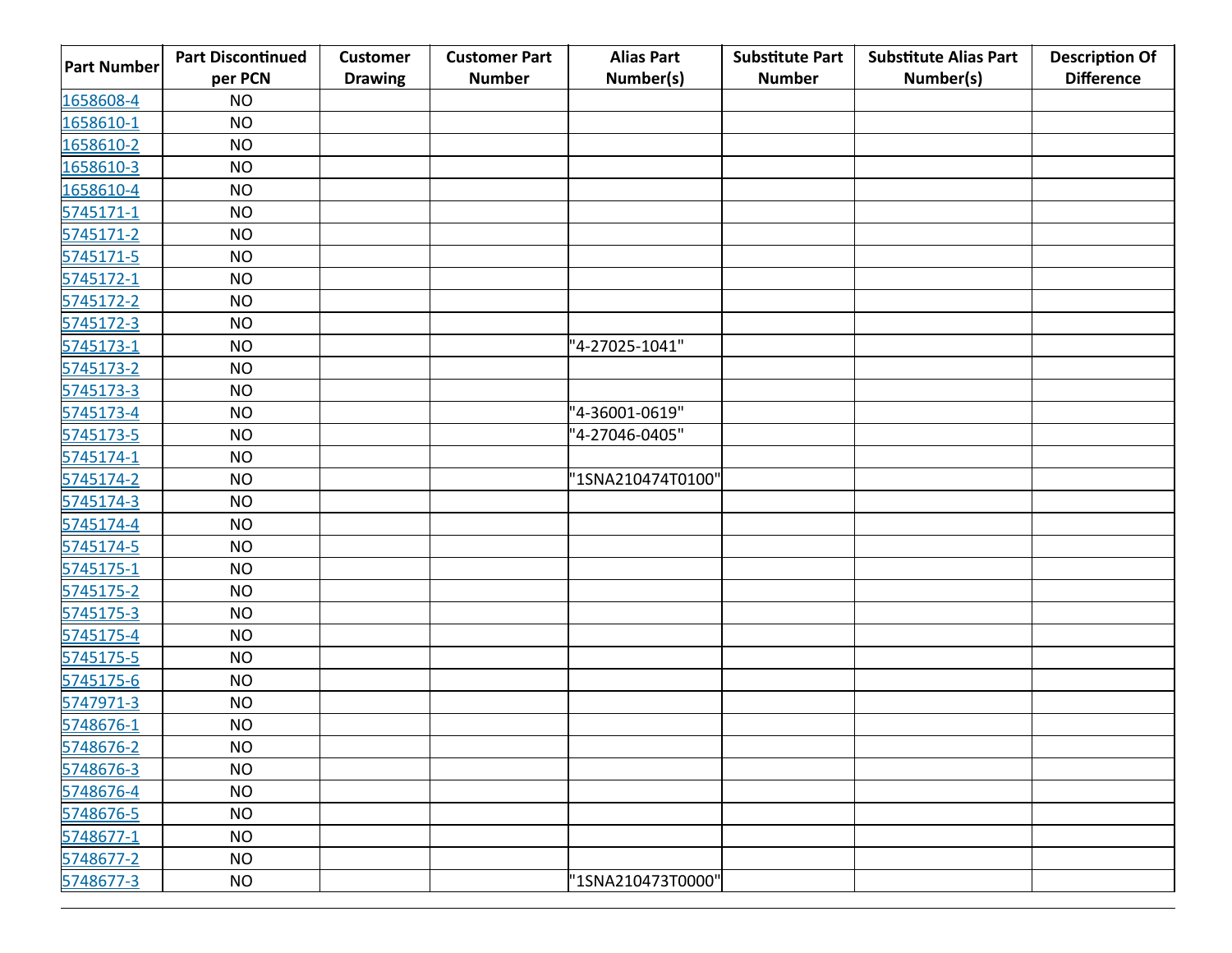| <b>Part Number</b> | <b>Part Discontinued</b><br>per PCN | <b>Customer</b><br><b>Drawing</b> | <b>Customer Part</b><br><b>Number</b> | <b>Alias Part</b><br>Number(s) | <b>Substitute Part</b><br><b>Number</b> | <b>Substitute Alias Part</b><br>Number(s) | <b>Description Of</b><br><b>Difference</b> |
|--------------------|-------------------------------------|-----------------------------------|---------------------------------------|--------------------------------|-----------------------------------------|-------------------------------------------|--------------------------------------------|
| 5748677-4          | NO.                                 |                                   |                                       |                                |                                         |                                           |                                            |
| 5748677-5          | NO                                  |                                   |                                       |                                |                                         |                                           |                                            |
| 5748678-1          | NO                                  |                                   |                                       |                                |                                         |                                           |                                            |
| 5748678-2          | NO                                  |                                   |                                       |                                |                                         |                                           |                                            |
| 5748678-3          | NO                                  |                                   |                                       |                                |                                         |                                           |                                            |
| 5748678-4          | NO                                  |                                   |                                       |                                |                                         |                                           |                                            |
| 5748678-5          | NO                                  |                                   |                                       |                                |                                         |                                           |                                            |

**Part Number(s) being Modified:**

| Part          | <b>Part Discontinued</b> | <b>Customer</b> | <b>Customer Part</b> | <b>Alias Part</b> | <b>Substitute Part</b> | <b>Substitute Alias Part</b> | <b>Description Of</b> |
|---------------|--------------------------|-----------------|----------------------|-------------------|------------------------|------------------------------|-----------------------|
| <b>Number</b> | per PCN                  | <b>Drawing</b>  | <b>Number</b>        | Number(s)         | <b>Number</b>          | Number(s)                    | <b>Difference</b>     |
| 1658608-4     | <b>NO</b>                |                 |                      |                   |                        |                              |                       |
| 1658610-2     | <b>NO</b>                |                 |                      |                   |                        |                              |                       |
| 1658610-4     | <b>NO</b>                |                 |                      |                   |                        |                              |                       |
| 5745171-1     | <b>NO</b>                |                 |                      |                   |                        |                              |                       |
| 5745171-5     | <b>NO</b>                |                 |                      |                   |                        |                              |                       |
| 5748676-1     | <b>NO</b>                |                 |                      |                   |                        |                              |                       |
| 5748676-3     | <b>NO</b>                |                 |                      |                   |                        |                              |                       |
| 5748676-4     | <b>NO</b>                |                 |                      |                   |                        |                              |                       |
| 5748676-5     | <b>NO</b>                |                 |                      |                   |                        |                              |                       |
| 5748677-1     | <b>NO</b>                |                 |                      |                   |                        |                              |                       |
| 5748677-2     | <b>NO</b>                |                 |                      |                   |                        |                              |                       |
| 5748677-3     | <b>NO</b>                |                 |                      | "1SNA210473T0000" |                        |                              |                       |
| 5748678-1     | <b>NO</b>                |                 |                      |                   |                        |                              |                       |
| 5748678-2     | <b>NO</b>                |                 |                      |                   |                        |                              |                       |
| 5748678-3     | <b>NO</b>                |                 |                      |                   |                        |                              |                       |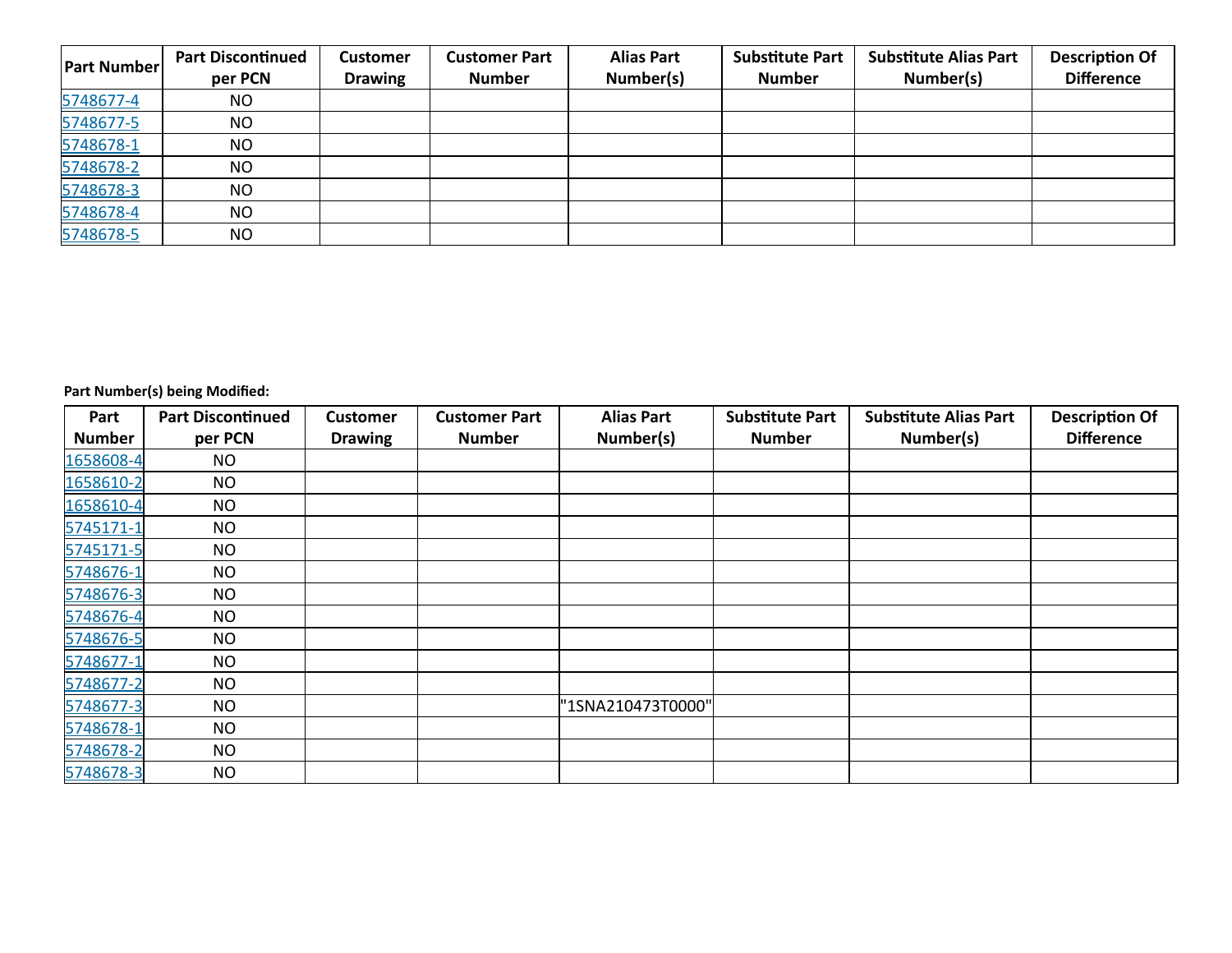**Part Number(s) being Modified:**

| Part          | <b>Part Discontinued</b> | <b>Customer</b> | <b>Customer Part</b> | <b>Alias Part</b> | <b>Substitute Part</b> | <b>Substitute Alias Part</b> | <b>Description Of</b> |
|---------------|--------------------------|-----------------|----------------------|-------------------|------------------------|------------------------------|-----------------------|
| <b>Number</b> | per PCN                  | <b>Drawing</b>  | <b>Number</b>        | Number(s)         | <b>Number</b>          | Number(s)                    | <b>Difference</b>     |
| 1658608-1     | <b>NO</b>                |                 |                      |                   |                        |                              |                       |
| 1658608-2     | <b>NO</b>                |                 |                      |                   |                        |                              |                       |
| 1658608-3     | <b>NO</b>                |                 |                      |                   |                        |                              |                       |
| 1658608-4     | <b>NO</b>                |                 |                      |                   |                        |                              |                       |
| 1658610-1     | <b>NO</b>                |                 |                      |                   |                        |                              |                       |
| 1658610-2     | <b>NO</b>                |                 |                      |                   |                        |                              |                       |
| 1658610-3     | <b>NO</b>                |                 |                      |                   |                        |                              |                       |
| 1658610-4     | <b>NO</b>                |                 |                      |                   |                        |                              |                       |
| 5745171-1     | <b>NO</b>                |                 |                      |                   |                        |                              |                       |
| 5745171-2     | <b>NO</b>                |                 |                      |                   |                        |                              |                       |
| 5745171-5     | <b>NO</b>                |                 |                      |                   |                        |                              |                       |
| 5745172-1     | <b>NO</b>                |                 |                      |                   |                        |                              |                       |
| 5745172-2     | <b>NO</b>                |                 |                      |                   |                        |                              |                       |
| 5745172-3     | <b>NO</b>                |                 |                      |                   |                        |                              |                       |
| 5745173-1     | <b>NO</b>                |                 |                      | '4-27025-1041"    |                        |                              |                       |
| 5745173-2     | <b>NO</b>                |                 |                      |                   |                        |                              |                       |
| 5745173-3     | <b>NO</b>                |                 |                      |                   |                        |                              |                       |
| 5745173-4     | <b>NO</b>                |                 |                      | '4-36001-0619"    |                        |                              |                       |
| 5745173-5     | <b>NO</b>                |                 |                      | "4-27046-0405"    |                        |                              |                       |
| 5745174-1     | <b>NO</b>                |                 |                      |                   |                        |                              |                       |
| 5745174-2     | <b>NO</b>                |                 |                      | "1SNA210474T0100" |                        |                              |                       |
| 5745174-3     | <b>NO</b>                |                 |                      |                   |                        |                              |                       |
| 5745174-4     | <b>NO</b>                |                 |                      |                   |                        |                              |                       |
| 5745174-5     | <b>NO</b>                |                 |                      |                   |                        |                              |                       |
| 5745175-1     | <b>NO</b>                |                 |                      |                   |                        |                              |                       |
| 5745175-2     | <b>NO</b>                |                 |                      |                   |                        |                              |                       |
| 5745175-3     | <b>NO</b>                |                 |                      |                   |                        |                              |                       |
| 5745175-4     | <b>NO</b>                |                 |                      |                   |                        |                              |                       |
| 5745175-5     | <b>NO</b>                |                 |                      |                   |                        |                              |                       |
| 5745175-6     | <b>NO</b>                |                 |                      |                   |                        |                              |                       |
| 5747971-3     | <b>NO</b>                |                 |                      |                   |                        |                              |                       |
| 5748676-1     | <b>NO</b>                |                 |                      |                   |                        |                              |                       |
| 5748676-2     | <b>NO</b>                |                 |                      |                   |                        |                              |                       |
| 5748676-3     | <b>NO</b>                |                 |                      |                   |                        |                              |                       |